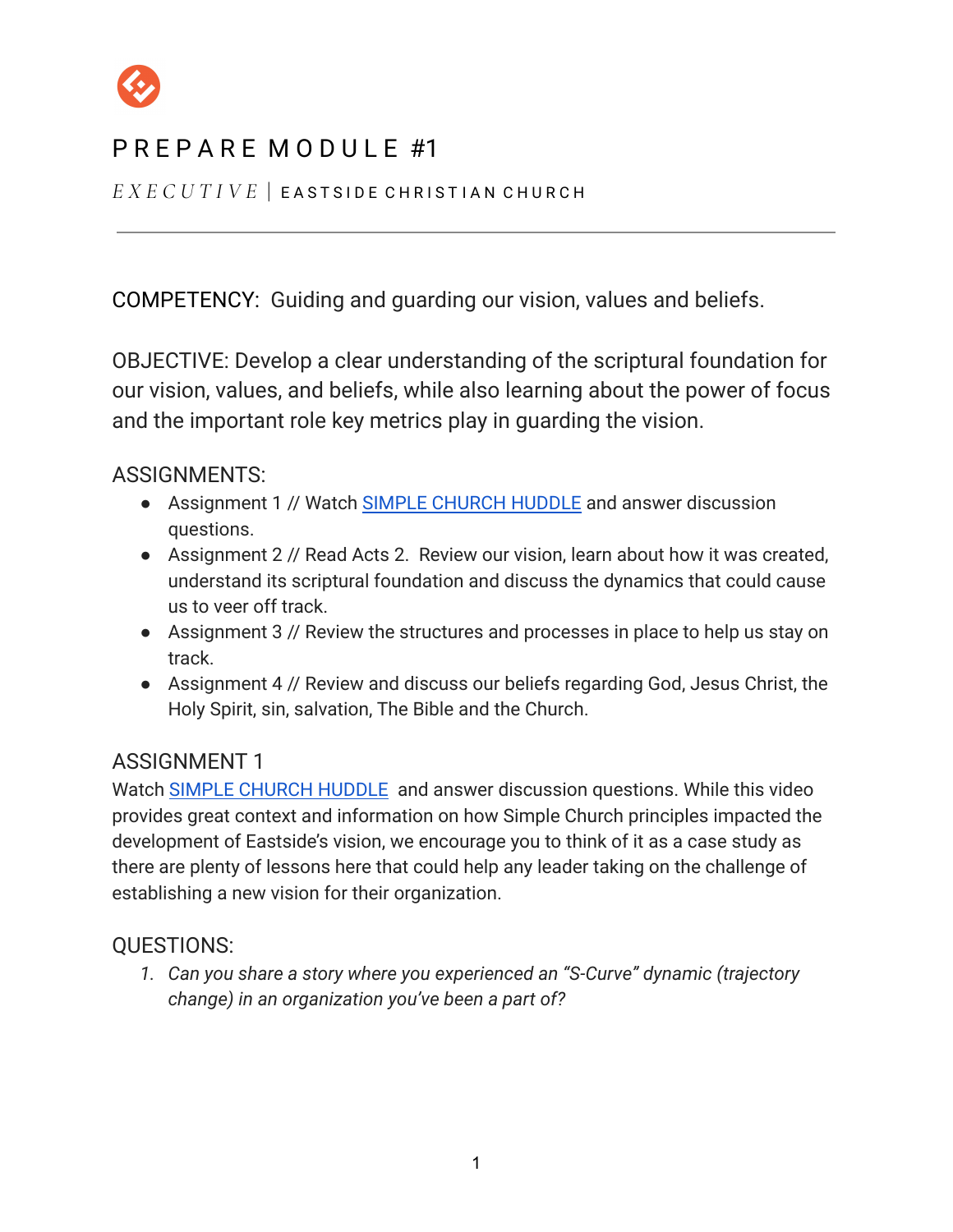

# P R F P A R F M O D U L F #1

*E X E C U T I V E* | E A S T S I D E C H R I S T I A N C H U R C H

*2. Do you accept the notion that the more programs a church supports (or the more initiatives an organization launches), the less effective they become? Why?*

*3. Gene described the significant transformation Eastside went through from "a busy church, always serving" to a "Simple Church" model. What kind of resistance do you think leadership experienced? How would you overcome that resistance?*

### ASSIGNMENT 2

#### READ: Acts 2

Review our vision, learn about how it was created, understand its scriptural foundation and discuss the dynamics that could cause us to veer off track. [About](https://eastside.com/about/)

#### QUESTIONS:

*1. Identifying a vision that is aspirational, inspirational, big enough to stand the test of time and, in our case, God-given, requires a great process in order to deliver great content. What are some of the steps in the process Gene used that would have application in any organization?*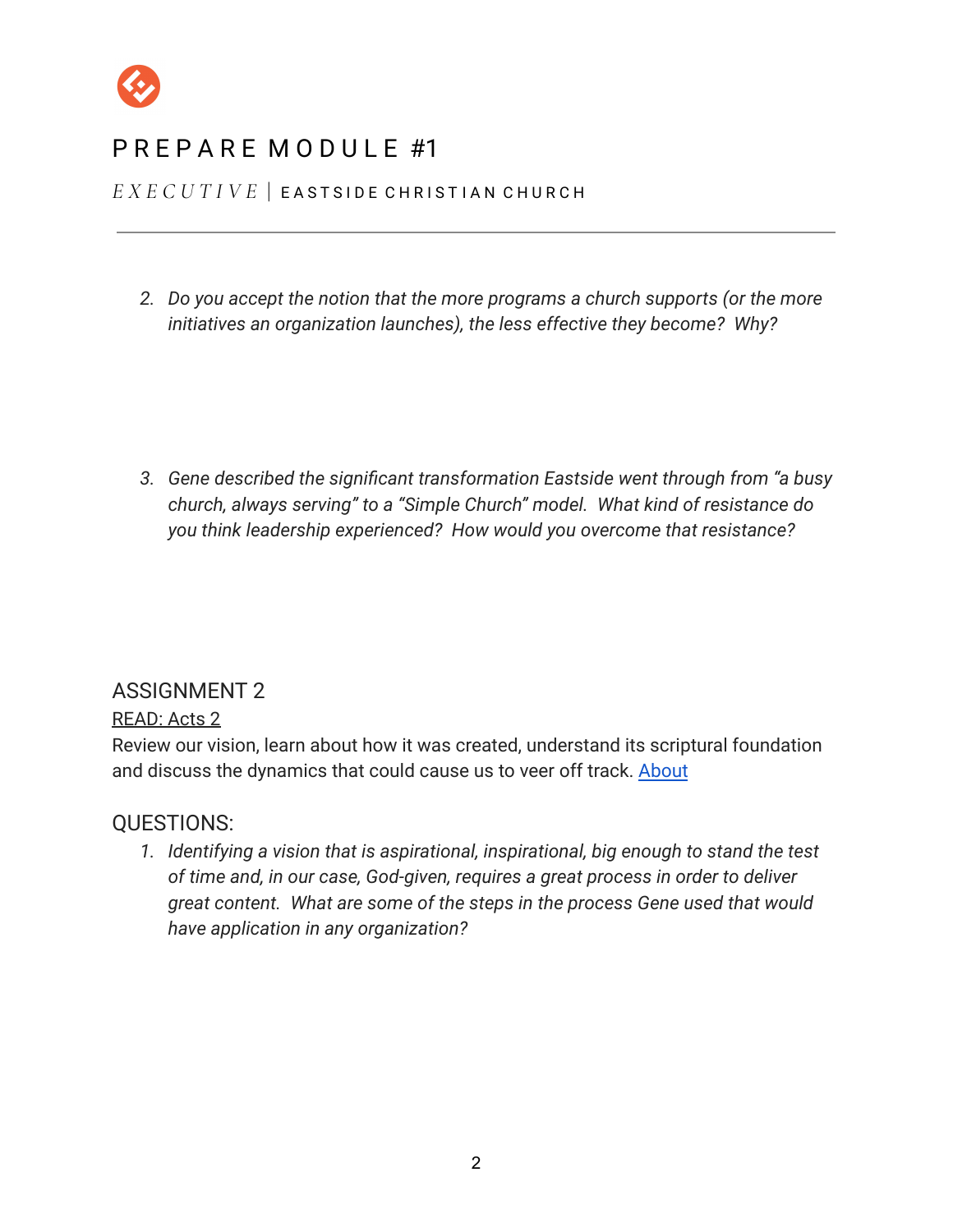

*E X E C U T I V E* | E A S T S I D E C H R I S T I A N C H U R C H

- *2. Gene began the process of vision development by asking a hand-picked team that included elders, staff and influential volunteers to pray "God, what do you want Eastside to look like by the year 2012?" Do you remember what Gene said about what they sensed God saying (in the Simple Church Huddle video)?*
	- *a. "Over and over again, God brought us back to the book of \_\_\_\_\_\_\_\_\_\_\_\_".*
	- *b. Felt God saying "I don't want you to create something \_\_\_\_\_\_\_\_, I want you to recapture something \_\_\_\_\_\_\_\_\_...I want you to recapture with ever-increasing clarity and passion and focus and intentionality, the dynamic of the first church."*

- *3. Inspired by scripture and encouraged by Gene, there were hours of energetic discussion until leadership landed on the six words that still guide our church today:*
	- *a. \_\_\_\_\_\_\_\_\_\_ \_\_\_\_\_\_\_*
	- *b. \_\_\_\_\_\_\_\_ \_\_\_\_\_\_\_\_\_\_\_\_\_\_\_\_\_\_ c. \_\_\_\_\_\_\_\_\_\_\_\_\_\_ \_\_\_\_\_\_\_\_\_\_\_\_\_\_\_\_\_\_\_\_*
	- *d. Where do you see these practices in Acts 2?*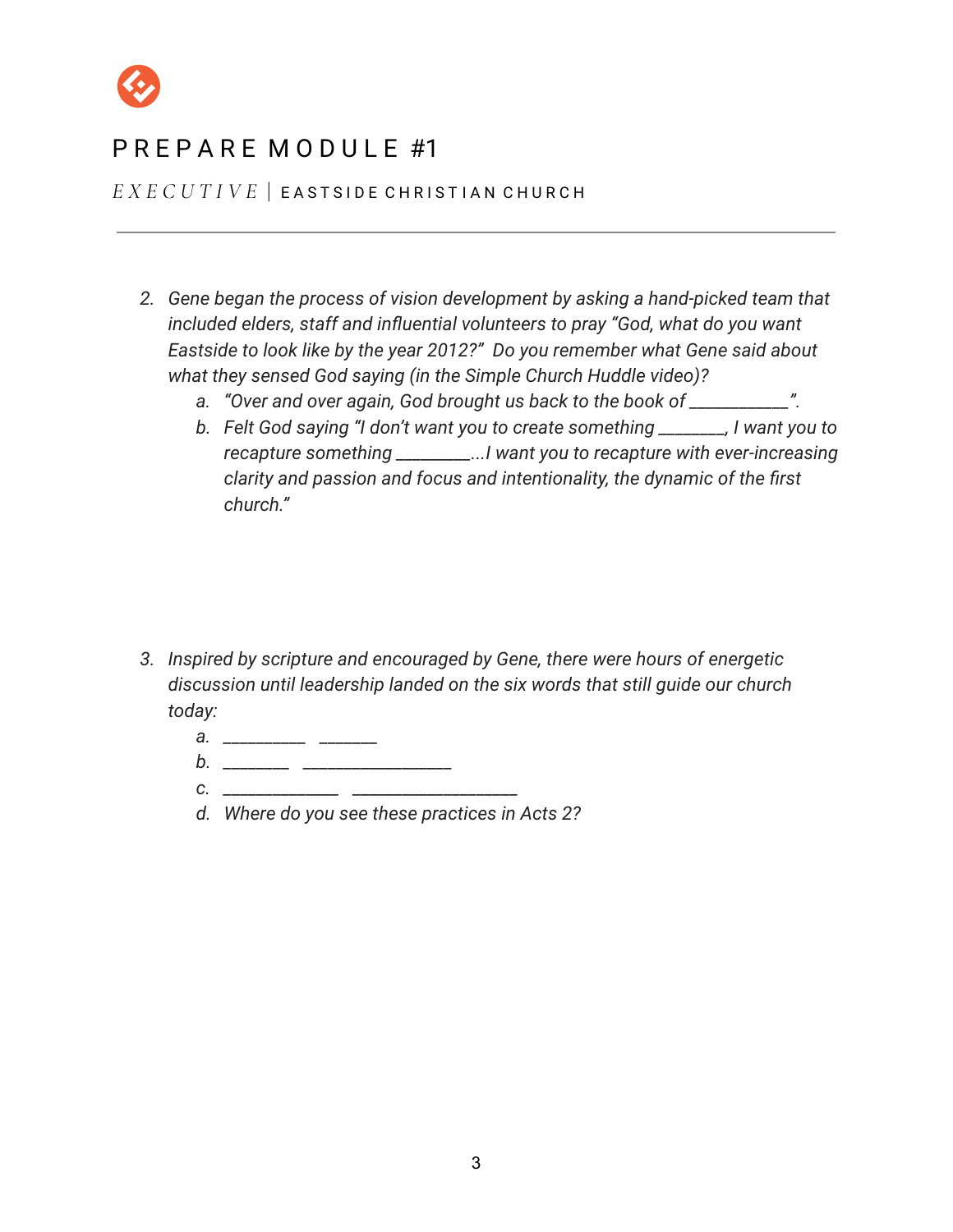

*E X E C U T I V E* | E A S T S I D E C H R I S T I A N C H U R C H

### ASSIGNMENT 3

Review the structures and processes in place to help us stay on track (included in Simple Church Huddle video.)

#### QUESTIONS:

- *1. Once the vision was created, we needed to declare the expressions of each element of the vision. What were those expressions?*
	- *a. Pursue God ---> \_\_\_\_\_\_\_\_\_\_ \_\_\_\_\_\_\_\_\_\_\_\_\_\_*
	- *b. Build Community---> \_\_\_\_\_\_\_ \_\_\_\_\_\_\_\_\_*
	- *c. Unleash Compassion ---> \_\_\_\_\_\_\_\_ \_\_\_\_\_\_ \_\_\_\_\_\_\_\_\_*
- *2. Identifying expressions for each element of the vision helped operationalize the vision and bring it to life for people. Perhaps the single most important step we took was to align on a set of metrics that ministries were accountable to leadership for and leadership was accountable to the elder board to achieve. What were the original six key metrics?*

*3. What is the process Eastside uses to establish targets and drive results versus our key metrics?*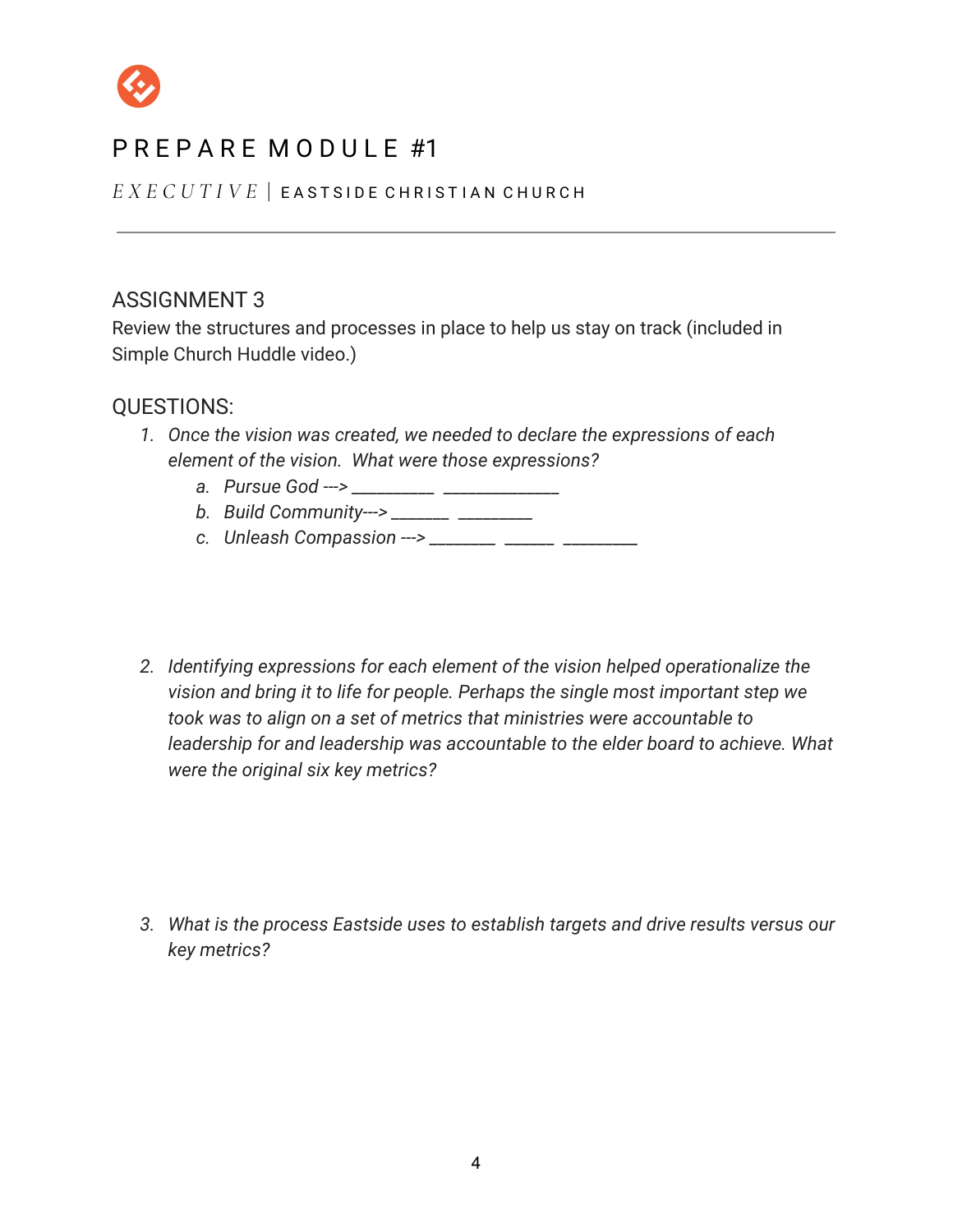

*E X E C U T I V E* | E A S T S I D E C H R I S T I A N C H U R C H

*4. Do you have examples of different approaches to operationalizing the vision from other organizations you've been in?*

#### ASSIGNMENT 4

Review and discuss our beliefs regarding God, Jesus Christ, the Holy Spirit, sin, salvation, The Bible and the Church. [About](https://eastside.com/about/)

**Note**: While publishing a set of beliefs might be unique to a church, a somewhat similar exercise in another organization would be identifying and publishing your organization's values.

#### QUESTIONS:

*1. Why is it important for Eastside to publish our beliefs?*

*2. Are there any potential downsides to publishing our beliefs?*

*3. Do you have any questions about our beliefs?*